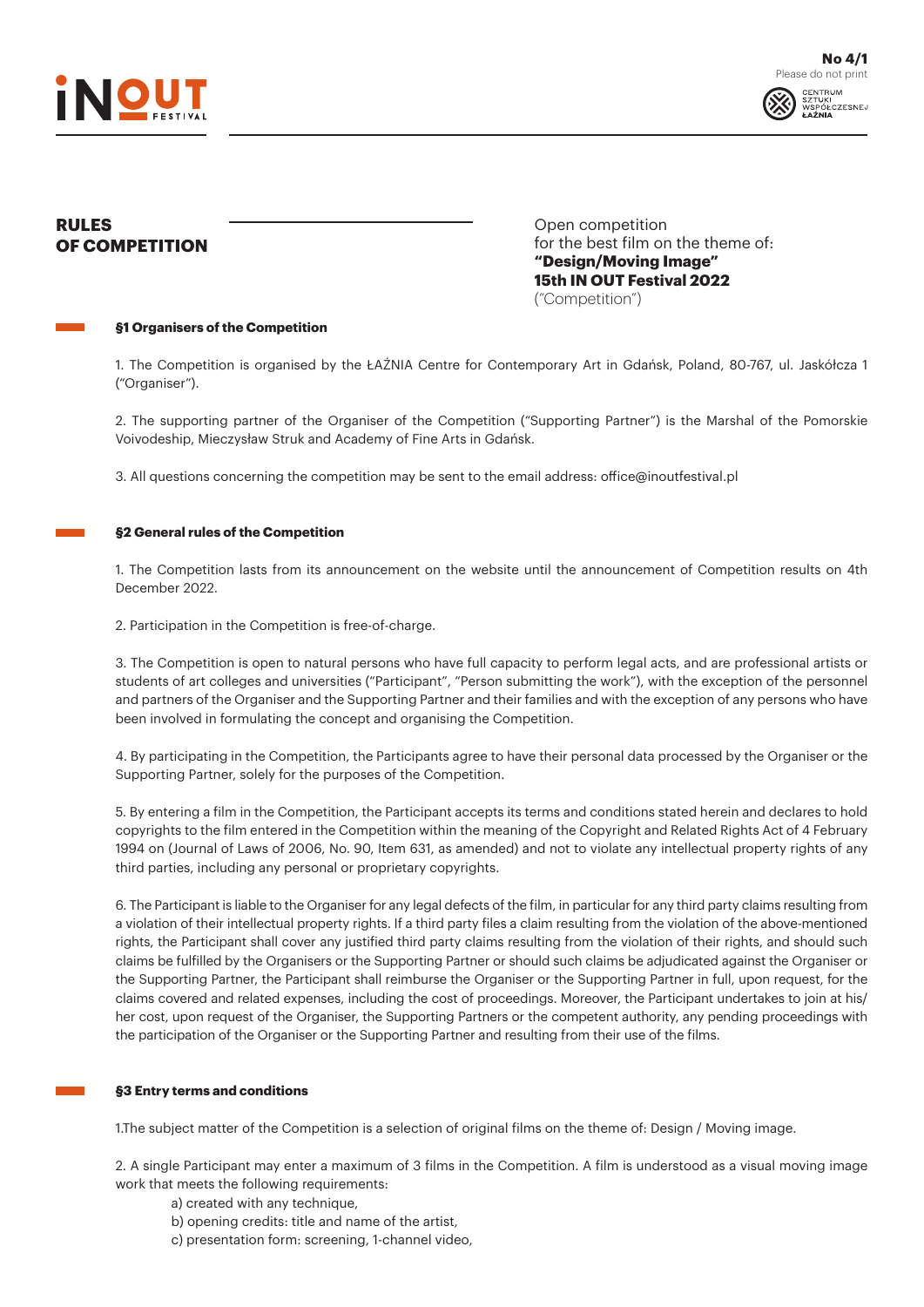



d) duration: from 1 to 20 minutes, e) the film should be produced after 2018.

3. In order to enter, the Participant has to fill in the electronic application form on the Organiser's website – www.laznia.pl until 31 August 2022 and send the following files:

- a) film screeners in the form of a video file (size: up to 300 MB; quality: 480 p),
- b) a short biographical note on the Participant in Polish and/or English (up to 10 sentences),

c) three film stills .jpg files,

d) teaser of the film in the form of a video file,

e) the author's commentary in Polish and/or English (up to 10 sentences) together with suggested presentation conditions.

4. If the Participant qualifies to the second stage, s/he will receive an instruction of how to upload the film to the Organiser's server sent to the e-mail address indicated in the application form. The Participant shall send the film by 15th October 2022sing any FTP application. The film has to be a standard video file, MP4 or MOV, codec H.264/MPEG-4, AVC, FULL HD (1920x1080px) definition with progressive scanning, bitrate not lower than 12 Mbit/s, and AAC sound 224 kB/s.W.

5. If the Participant qualifies to the second stage of the Competition, s/he shall send a scan of a legibly completed application declaration to the e-mail address office@inoutfestival.pl by 15th October 2022.

6. Participants who qualify to the second stage of the Competition shall send a legibly completed application declaration to the postal address Łaźnia 2, ul. Strajku Dokerów 5, 80-544 Gdańsk, Poland, in an envelope annotated "15th IN OUT FESTIVAL 2022", by 30th October 2022 (stamp date). If a Participant fails to send the application declaration, yet wins an award in the Competition, the Organiser reserves the right to withhold the payment of the award.

7. In the event the original copy and a legibly completed and signed application form hereto are not sent by mail or courier, the film will be rejected on formal grounds.

8. Participants may cooperate with each other and enter films jointly.

9. Preparation and delivery of films in the manner and mode specified in § 3 clauses from 3 to 10 takes place at the cost and risk of the Competition Participant.

## **§4 Entry assessment**

1. The Competition comprises two stages.

2. The outcome of the first stage, i.e. the pre-selection, is determined by a 3-person Jury appointed by ŁAŹNIA CCA. The Jury's decision is final and not subject to verification. No appeals against the Jury's decision shall be taken into consideration.

3. By 30th September 2022 the list of Participants whose films have been qualified at the pre-selection stage shall be announced on the Organiser's website www.laznia.pl

4. If the epidemiogical situation allows it articipants qualified to the second stage of the competition are invited to the festival's final in Gdańsk.

5. The second stage of the Competition is judged by the 3-person Jury on the last day of the film screening during the 15th IN OUT Festival 2022.

#### **§5 Award**

1. The first award in the Competition is a monetary award of PLN 6,000.00 funded by the Marshal of the Pomorskie Voivodeship, Mieczysław Struk.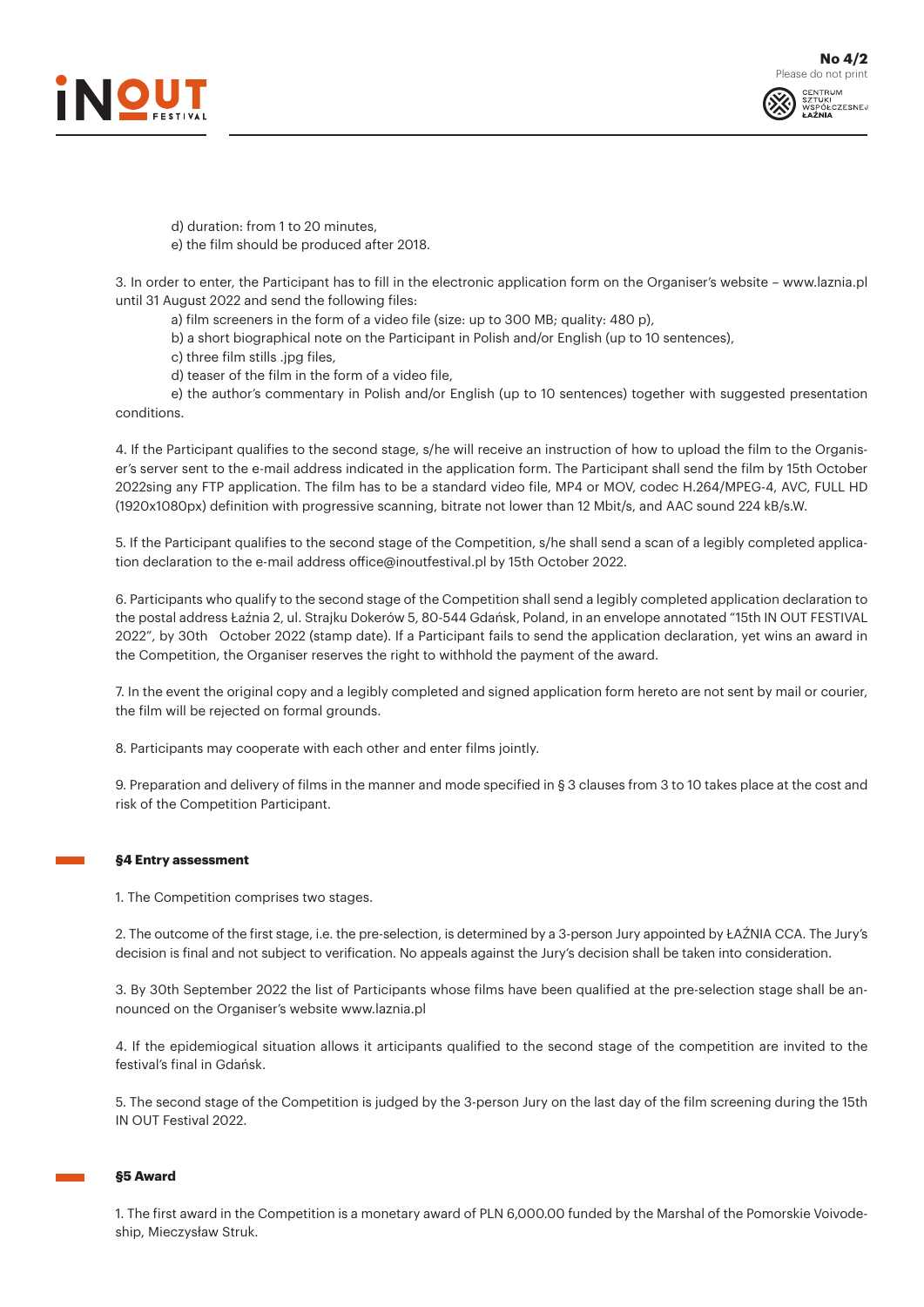



2. The second award in the Competition is a monetary award of PLN 5,000.00 funded by Łaźnia CCA.

3. The third award named after Witold Czerwonka is a monetary award of PLN 4,000.00 funded by Academy of Fine Arts in Gdańsk. The prize is awarded for the most interesting and revealing interpretation of the theme of the Competition. The Prize is awarded by the Jury of the first stage and may also be awarded to a Participant who has not qualified for the second stage of the Competition.

4. The Jury will also award special mentions.

5. The Organiser and the Supporting Partner reserve the right to grant monetary awards and special mentions at their own discretion.

6. The Organiser and the Supporting Partner reserve the right not to grant awards, to grant only certain awards or to grant joint awards mentioned in clauses 1-3 above.

7. Pursuant to Article 30(1)(2) of the Personal Income Tax Act of 26 July 1991 (Journal of Laws of 2000, No. 14, Item 176, as amended), income on awards in art and cultural competitions in excess of a one-off value of PLN 760.00 is subject to a fixed-rate tax of 10% of the award, which shall be withheld by the Organisers.

#### **§6 Announcement of the results**

1. The announcement of the results of the Competition and the award ceremony will be held at LAZNIA CCA on 6th December 2022.

2. The competition results will be announced on www.laznia.pl by 6th of December.

3. The awards will be paid within 30 days from the public announcement of the Competition results at the latest.

## **§7 Copyrights**

1. Information on the most interesting films may be published on Internet websites, including www.laznia.pland in media that promote the Competition as well as in special materials dedicated to the Competition.

2. The Participant shall grant the Organiser, free of charge, a non-exclusive licence, without any territorial or temporal limitations, for the use of the film, in whole or in part, for non-commercial purposes, including in particular promotional and documentary purposes of the Organiser, together with the right to grant sublicenses to the Supporting Partner in the following fields of use:

a) recording (including entering into the memory of a computer or another device), on all carriers, in any technique (including digital), system or format, using mechanical, optical, magnetic, electronic or other recording; in print, on audio or video carriers, light-sensitive, magnetic and optical carriers, disks, computer carriers and any other carriers of recording and memory,

b) any copying, including using the magnetic technique on video and audio cassettes, audiovisual and audio disks, using the light-sensitive and digital technique, in print, and using the computer recording technique,

c) introducing the film into non-commercial circulation for promotional purposes of the Organiser, Supporting Partner and the Festival,

d) public display and screening,

e) any broadcasting and rebroadcasting, including in multimedia and telecommunication networks and other communication systems (including the so-called simulcasting or webcasting) in a non-coded or coded mode, in open or closed distribution, in any technique (including analogue or digital), system or format, with or without a recording option,

f) any public distribution in a manner that gives access to anyone at the time and place of their choice, including via ground stations, satellites, cable, telecommunication and multimedia networks, databases, servers and other devices and systems, including of third parties, in public or closed distribution, in any technique (including analogue or digital), system or format, with or without a recording option, including in services mentioned in Item e), such as the Internet.